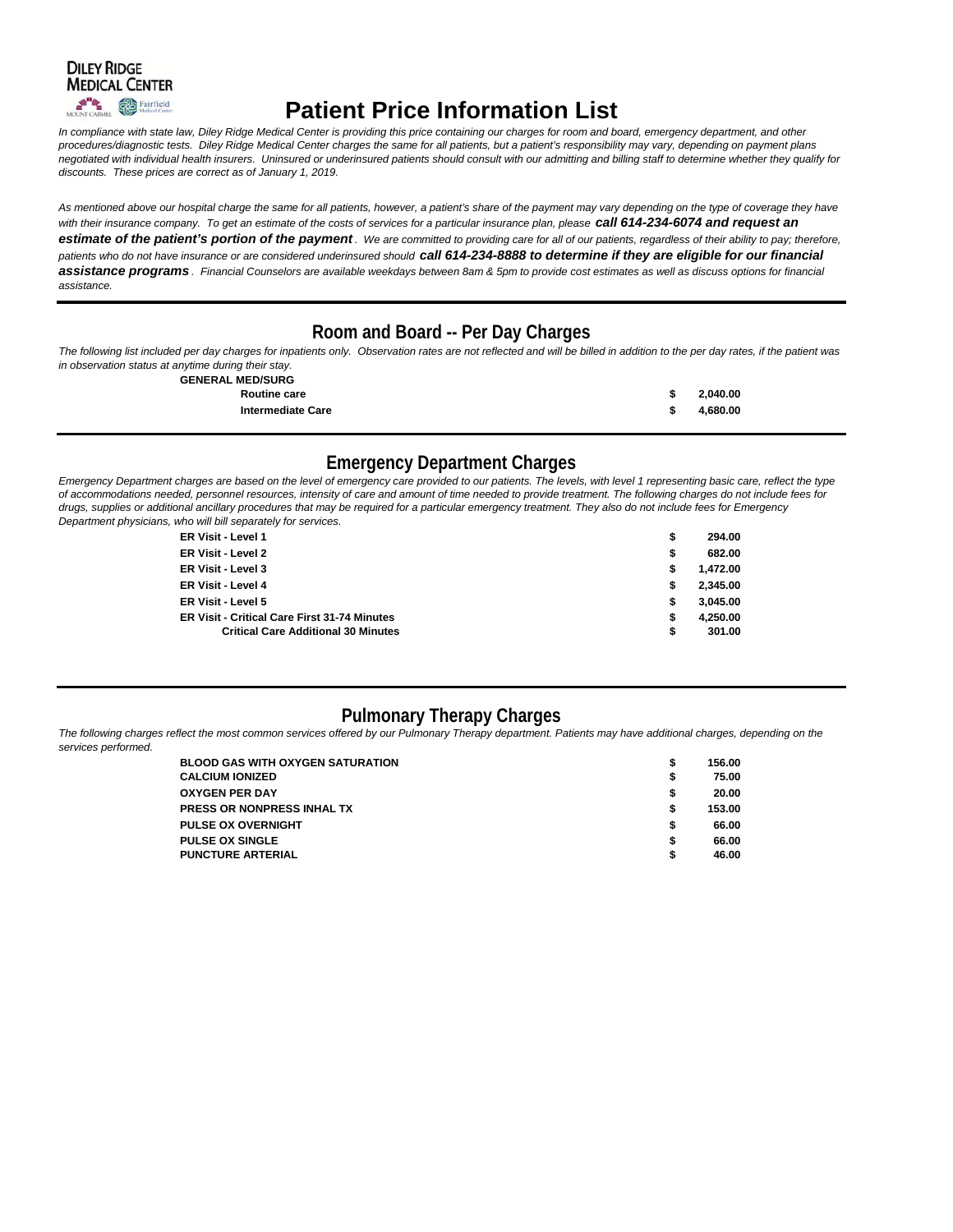

# **X-Ray and Radiological Charges**

*The following charges reflect the hospital's 30 most common x-ray and radiological procedures. There may be additional supply and contrast media charges depending on the procedure. This does not include any physician related expenses related to interpretation/reading of image results.*

| <b>CAT SCAN CHEST WITH CONTRAST</b><br>\$<br><b>CAT SCAN CHEST WITHOUT CONTRAST</b><br>CAT SCAN MAXILLOFACIAL WITHOUT CONTRAST | 1,181.00<br>1,150.00<br>1,150.00<br>1,181.00 |
|--------------------------------------------------------------------------------------------------------------------------------|----------------------------------------------|
|                                                                                                                                |                                              |
|                                                                                                                                |                                              |
| <b>CAT SCAN NECK SOFT TISSUE WITH CONTRAST</b>                                                                                 |                                              |
| \$<br>DUPLX ABDOMEN/PELVIS SCROTAL AND/OR RETROPERITONEAL L                                                                    | 657.00                                       |
| \$<br><b>MRI BRAIN WITH AND WITHOUT CONTRAST</b>                                                                               | 2,130.00                                     |
| \$<br><b>MRI BRAIN WITHOUT CONTRAST</b>                                                                                        | 1,476.00                                     |
| <b>MRI C-SPINE WITHOUT CONTRAST</b>                                                                                            | 1,476.00                                     |
| <b>MRI L-SPINE WITHOUT CONTRAST</b>                                                                                            | 1,476.00                                     |
| ULTRASOUND HEAD/NECK SOFT TISSUE                                                                                               | 658.00                                       |
| ULTRASOUND RETROPERITIONEAL COMPLETE<br>\$                                                                                     | 695.00                                       |
| \$<br><b>XRAY ABDDOMEN COMPLETE SUPINE ERECT DECUBITUS VIEW</b>                                                                | 285.00                                       |
| \$<br><b>XRAY ABDOMEN 1 VIEW</b>                                                                                               | 178.00                                       |
| <b>XRAY CERVICAL SPINE 2 OR 3 VIEWS</b>                                                                                        | 285.00                                       |
| <b>XRAY ELBOW 3 OR MORE VIEWS LEFT</b><br>\$                                                                                   | 178.00                                       |
| <b>XRAY ELBOW 3 OR MORE VIEWS RIGHT</b>                                                                                        | 178.00                                       |
| XRAY FINGER(S) 2 OR MORE VIEWS LEFT                                                                                            | 178.00                                       |
| XRAY FINGER(S) 2 OR MORE VIEWS RIGHT                                                                                           | 178.00                                       |
| <b>XRAY HAND 3 OR MORE VIEWS LEFT</b>                                                                                          | 178.00                                       |
| <b>XRAY HIP 2 OR MORE VIEWS LEFT</b>                                                                                           | 178.00                                       |
| \$<br><b>XRAY HIP 2 OR MORE VIEWS RIGHT</b>                                                                                    | 178.00                                       |
| <b>XRAY HIP W PELVIS 2 OR MORE VIEWS BILATERAL</b>                                                                             | 285.00                                       |
| <b>XRAY KNEE 1-2 VIEWS LEFT</b>                                                                                                | 178.00                                       |
| <b>XRAY L-SPINE 4 OR MORE VIEWS</b>                                                                                            | 356.00                                       |
| <b>XRAY RIBS W CHEST 3 OR MORE VIEWS</b>                                                                                       | 428.00                                       |
| <b>XRAY TIBIA/FIBULA 2 VIEWS LEFT</b>                                                                                          | 178.00                                       |
| <b>XRAY TIBIA/FIBULA 2 VIEWS RIGHT</b>                                                                                         | 178.00                                       |
| \$<br><b>XRAY THORACIC SPINE 3 VIEWS</b>                                                                                       | 356.00                                       |
| <b>XRAY WRIST 3 OR MORE VIEWS LEFT</b><br>\$                                                                                   | 178.00                                       |
| \$<br><b>XRAY WRIST 3 OR MORE VIEWS RIGHT</b>                                                                                  | 178.00                                       |

# **Laboratory Charges**

*The following charges reflect the hospital's 30 most common laboratory procedures.*

| <b>BASIC METABOLIC PANEL</b>         | \$<br>40.00  |
|--------------------------------------|--------------|
| <b>BLD SMEAR W MANUAL WBC DIFF</b>   | \$<br>20.00  |
| <b>CBC</b>                           | 36.00        |
| <b>CBC W AUTO DIFF</b>               | 21.00        |
| <b>CHLAMYDIA TRACH NAP AMPLIFIED</b> | 96.00        |
| <b>COMPREHENSIVE METABOLIC PANEL</b> | 58.00        |
| <b>CREATININE</b>                    | 28.00        |
| <b>CULTURE BLOOD</b>                 | 57.00        |
| <b>CULTURE COLONY COUNT URINE</b>    | 44.00        |
| <b>FIBRIN DEGRAD D DIMER ON</b>      | 56.00        |
| <b>GLYCOHEMOGLOBIN (HGB A1C)</b>     | 53.00        |
| <b>HEPATIC FUNCTION PANEL</b>        | 35.00        |
| <b>INFLUENZA IA OPTICAL</b>          | 66.00        |
| <b>LIPASE</b>                        | 38.00        |
| <b>LIPID PANEL</b>                   | 70.00        |
| <b>MAGNESIUM</b>                     | 32.00        |
| N GONORRHEA NAP AMPLIFIED            | 96.00        |
| <b>NATRIURETIC PEPTIDE</b>           | 187.00       |
| <b>PREGNANCY TEST URINE</b>          | 35.00        |
| <b>PROTHROMBIN TIME (PT)</b>         | 22.00        |
| <b>SMEAR WET MOUNT</b>               | 31.00        |
| <b>STREP A SCREEN RAPID</b>          | 66.00        |
| <b>SUSCEPTIBILITY MIC PER PLATE</b>  | 43.00        |
| <b>T4 (THYROXINE) FREE</b>           | 50.00        |
| <b>THYROID STIMULATING HORMONE</b>   | 92.00        |
| <b>TROPONIN QN</b>                   | 54.00        |
| <b>UA W MICRO AUTO</b>               | 9.00         |
| <b>UA W/O MICRO AUTO</b>             | \$<br>12.00  |
| <b>VENIPUNCTURE</b>                  | 15.00        |
| VITAMIN D-3 25-OH                    | \$<br>163.00 |
|                                      |              |